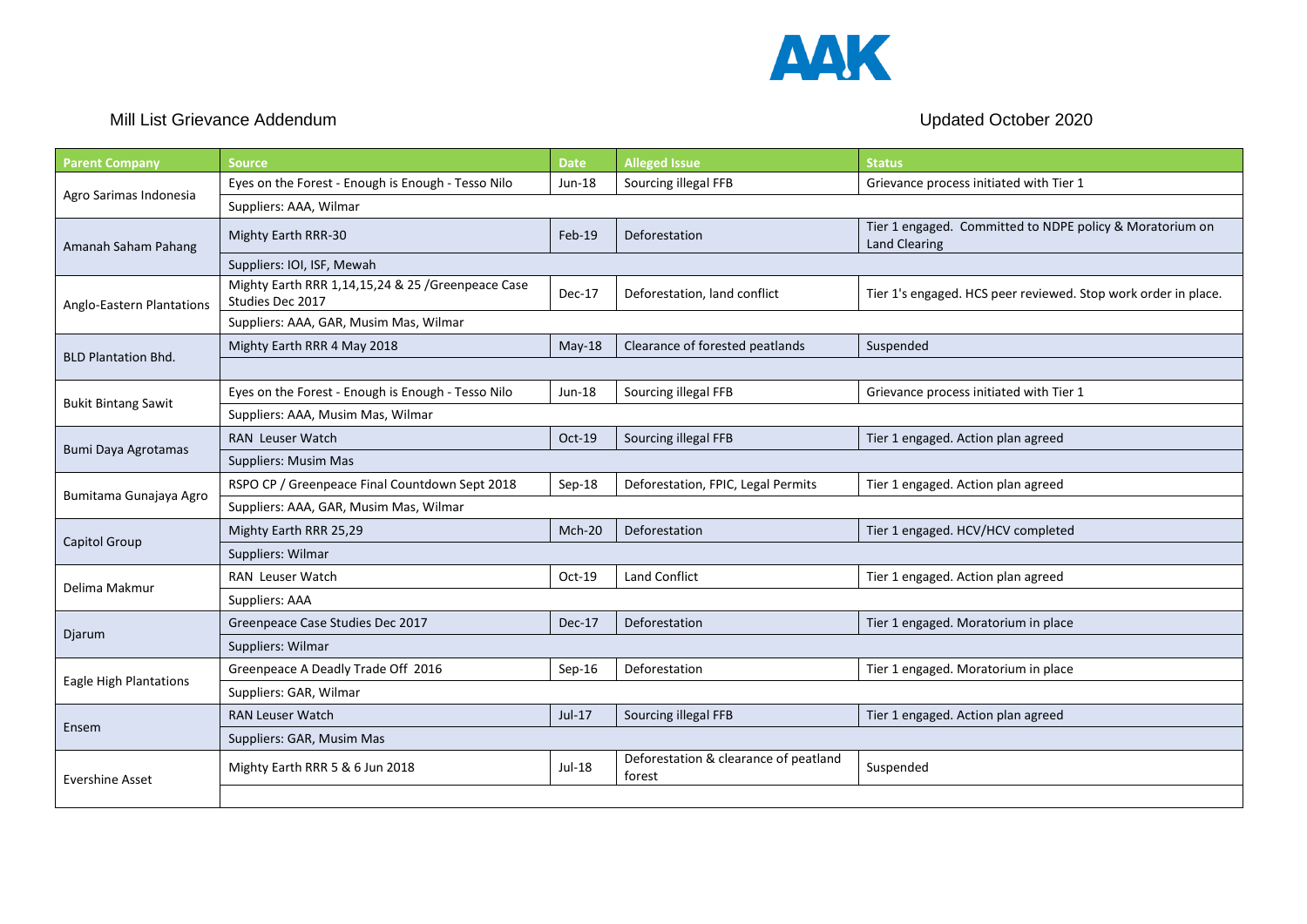

| Fangiono Agro Plantation        | Mighty Earth RRR 9                                                         | Oct-18        | Deforestation                                                     | Tier 1 engaged. Action plan agreed                           |  |  |
|---------------------------------|----------------------------------------------------------------------------|---------------|-------------------------------------------------------------------|--------------------------------------------------------------|--|--|
|                                 | Suppliers: Wilmar                                                          |               |                                                                   |                                                              |  |  |
| <b>Felda Global Ventures</b>    | RSPO Complaints based on WSJ article July 2015/ME<br>RRR <sub>9</sub>      | Jul-15        | Human rights violations, labour<br>abuses/Peat Development        | Tier 1 engaged. Action plan agreed                           |  |  |
|                                 | Suppliers: IOI, Mewah, Unitata, Wilmar                                     |               |                                                                   |                                                              |  |  |
| <b>Gemilang Sawit Lestari</b>   | Eyes on the Forest - Enough is Enough - Tesso Nilo                         | <b>Jun-18</b> | Sourcing illegal FFB                                              | Grievance process initiated with Tier 1                      |  |  |
|                                 | Suppliers: AAA                                                             |               |                                                                   |                                                              |  |  |
| <b>Genting Plantations</b>      | RSPO CP Dec 2016 / Greenpeace Final Countdown Sept<br>2018 / ME RRR 14/15  | Dec-16        | Forest, peat clearance                                            | Tier 1 engaged. Action plan agreed. Stop Work order in place |  |  |
|                                 | Suppliers: IOI, Mewah, Unitata, Wilmar                                     |               |                                                                   |                                                              |  |  |
| Glenealy<br>Plantations/Samling | Greenpeace Moment of Truth March 2018 / ME RRR-<br>11, 13, 15, 16, 17 & 18 | $Mar-18$      | Deforestation                                                     | Suspended                                                    |  |  |
| Group                           |                                                                            |               |                                                                   |                                                              |  |  |
| <b>Global Sawit Semesta</b>     | <b>RAN Leuser Watch</b>                                                    | Sep-19        | Sourcing illegal FFB                                              | Tier 1 engaged. Action plan agreed                           |  |  |
|                                 | Suppliers: AAA                                                             |               |                                                                   |                                                              |  |  |
| Golden Agri Resources           | RSPO CP Golden Veroleum / Corruption Case                                  | $Jun-18$      | Human rights violations, land right,<br>environmental degradation | Grievance process initiated with Tier 1                      |  |  |
|                                 | Suppliers: GAR                                                             |               |                                                                   |                                                              |  |  |
| Goodhope Asia Holdings          | RSPO CP Apr 2016 / ME RRR-19                                               | Apr-16        | Deforestation, peatland destruction                               | Tier 1 engaged. Moratorium in place                          |  |  |
|                                 | Suppliers: AAA, GAR, Unitata, Wilmar                                       |               |                                                                   |                                                              |  |  |
| Grupo Hame                      | Coalition of NGOs including RAN, FOTE, and Oxfam                           | Jun-15        | Human rights violations, labour abuses                            | Engaged, Action plan agreed                                  |  |  |
|                                 | Suppliers: Grupo Hame                                                      |               |                                                                   |                                                              |  |  |
| Hardaya Inti Plantations        | Greenpeace Case Studies Dec 2017                                           | Dec-17        | Deforestation                                                     | Tier 1 engaged. Moratorium in place                          |  |  |
|                                 | Suppliers: Wilmar                                                          |               |                                                                   |                                                              |  |  |
| HSA/PIL                         | Mighty Earth RRR 5 June 2018 / Greenpeace Final<br>Countdown Sept 2018     | <b>Jun-18</b> | Deforestation                                                     | Suspended                                                    |  |  |
|                                 |                                                                            |               |                                                                   |                                                              |  |  |
| <b>IJM Plantations</b>          | Greenpeace Case Studies Dec 2017                                           | Dec-17        | Deforestation                                                     | Tier 1 engaged. Moratorium in place                          |  |  |
|                                 | Suppliers: AAA, IOI, Mewah, Unitata, Wilmar                                |               |                                                                   |                                                              |  |  |
| Incasi Raya                     | Eyes on the Forest - Enough is Enough - Tesso Nilo /<br><b>ME RRR 10</b>   | Jun-18        | Sourcing illegal FFB/Deforestation &<br>Peat development          | Tier 1 engaged. Moratorium in place                          |  |  |
|                                 | Suppliers: Musim Mas, Wilmar                                               |               |                                                                   |                                                              |  |  |
|                                 |                                                                            |               |                                                                   |                                                              |  |  |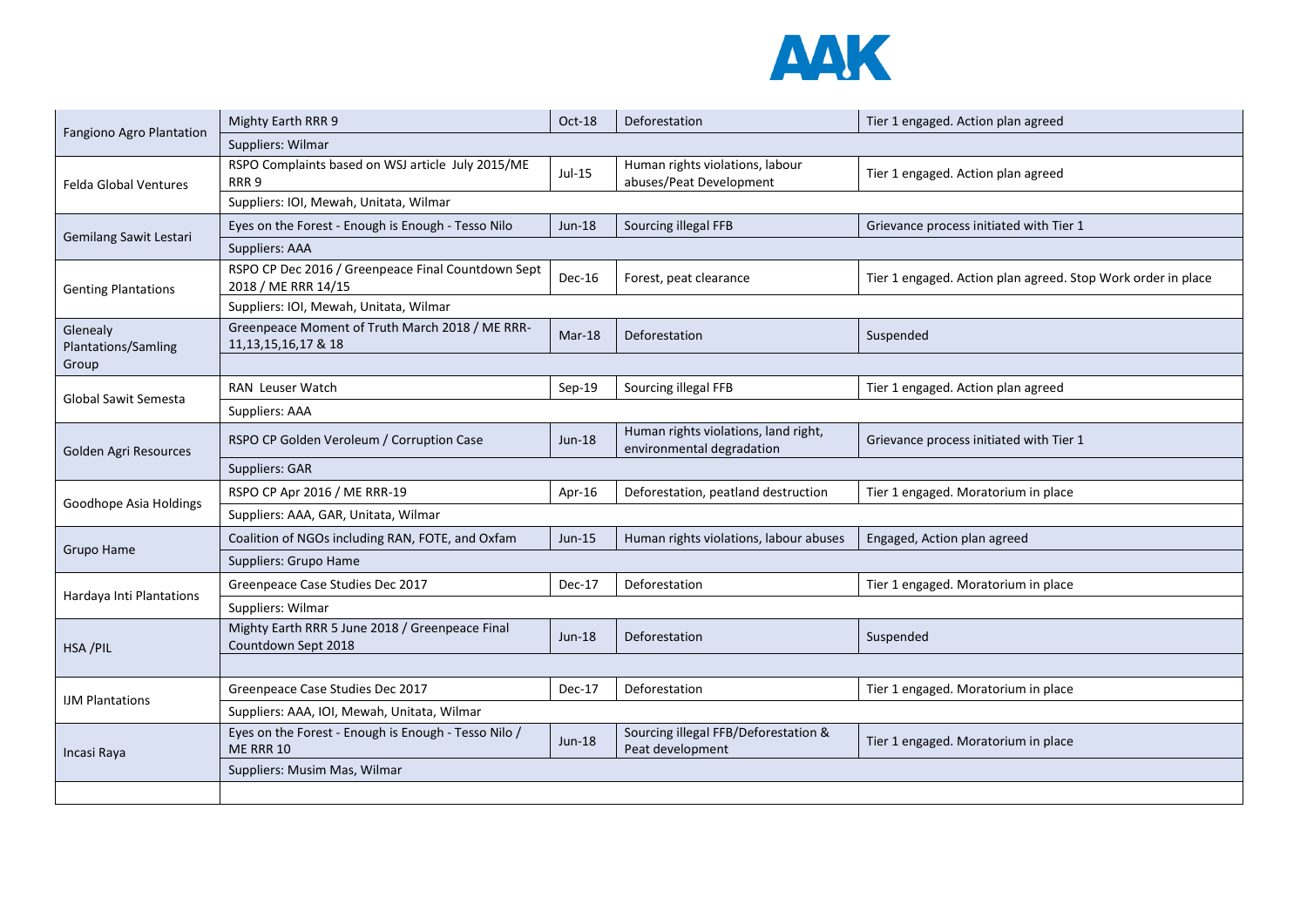

|                                         | Greenpeace Case Studies Dec 2017 / ME RRR 20               | Dec-17        | Deforestation, land disputes           | Suspended                                                                      |  |  |
|-----------------------------------------|------------------------------------------------------------|---------------|----------------------------------------|--------------------------------------------------------------------------------|--|--|
| Indo Agri / Salim Group                 |                                                            |               |                                        |                                                                                |  |  |
| Instant Star Holdings Sdn<br><b>Bhd</b> | Mighty Earth RRR-30                                        | Jan-19        | Deforestation                          | Tier 1 engaged. Stop work order in place, 3rd party verification<br>assessment |  |  |
|                                         | Suppliers: AAA, IOI, Mewah                                 |               |                                        |                                                                                |  |  |
| <b>IOI</b> Corporation                  | RSPO CP Mar 2010 / Greenpeace Final Countdown<br>Sept 2018 | Sep-18        | Land Conflict, FPIC                    | Tier 1 engaged. Action plan agreed                                             |  |  |
|                                         | Suppliers: IOI, ISF, Mewah, Unitata                        |               |                                        |                                                                                |  |  |
| <b>LKPP Corporation Sdn</b>             | Mighty Earth RRR-30, 31                                    | Feb-19        | Deforestation                          | Tier 1 engaged. Moratorium in place, NDPE policy being adopted                 |  |  |
| <b>Bhd</b>                              | Suppliers: IOI, ISF, Mewah                                 |               |                                        |                                                                                |  |  |
|                                         | Eyes on the Forest - Enough is Enough - Tesso Nilo         | Jun-18        | Sourcing illegal FFB                   | Grievance process initiated with Tier 1                                        |  |  |
| Mahkota Group                           | Suppliers: AAA, GAR, Musim Mas, Wilmar                     |               |                                        |                                                                                |  |  |
|                                         | Mighty Earth RRR 6 July 2018                               | Aug-18        | Peat Development                       | Suspended                                                                      |  |  |
| <b>Musirawas</b>                        |                                                            |               |                                        |                                                                                |  |  |
| Nafasindo                               | <b>RAN</b> Leuser Watch                                    | Oct-19        | <b>Land Conflict</b>                   | Tier 1 engaged. Action plan agreed                                             |  |  |
|                                         | Suppliers: GAR, Musim Mas, Wilmar                          |               |                                        |                                                                                |  |  |
| <b>NPC Resources</b>                    | Greenpeace Case Studies Dec 2017                           | Dec-17        | Deforestation                          | Tier 1 engaged. Moratorium in place                                            |  |  |
|                                         | Suppliers: IOI, Mewah, Musim Mas, Unitata, Wilmar          |               |                                        |                                                                                |  |  |
| Pactra Group                            | Mighty Earth RRR 14 April 2019 & RRR 23 Jan 2020           | Apr-19        | Deforestation                          | Tier 1 engaged. Ceased trading Oct 2019                                        |  |  |
|                                         |                                                            |               |                                        |                                                                                |  |  |
|                                         | Mighty Earth RRR 13 March 2019 & RRR 26 Apr 2020           | Mch-19        | Deforestation                          | Suspended                                                                      |  |  |
| Palma Serasih Group                     |                                                            |               |                                        |                                                                                |  |  |
| Peputra Supra Jaya                      | Eyes on the Forest - Enough is Enough - Tesso Nilo         | <b>Jun-18</b> | Sourcing illegal FFB                   | Grievance process initiated with Tier 1                                        |  |  |
|                                         | Suppliers: GAR, Mewah, Musim Mas                           |               |                                        |                                                                                |  |  |
| Perkebunan Nusantara                    | <b>RAN Leuser Watch</b>                                    | <b>Jun-18</b> | Deforestation                          | Grievance process initiated with Tier 1                                        |  |  |
|                                         | Suppliers: GAR, Musim Mas, Wilmar                          |               |                                        |                                                                                |  |  |
| Pontjan                                 | <b>RAN Leuser Watch</b>                                    | Jun-18        | Deforestation                          | Grievance process initiated with Tier 1                                        |  |  |
|                                         | Suppliers: GAR, Musim Mas, Wilmar                          |               |                                        |                                                                                |  |  |
| PP London Sumatra<br>Indonesia          | RSPO CP Oct 2016                                           | $Oct-16$      | Human rights violations, labour abuses | Suspended                                                                      |  |  |
|                                         |                                                            |               |                                        |                                                                                |  |  |